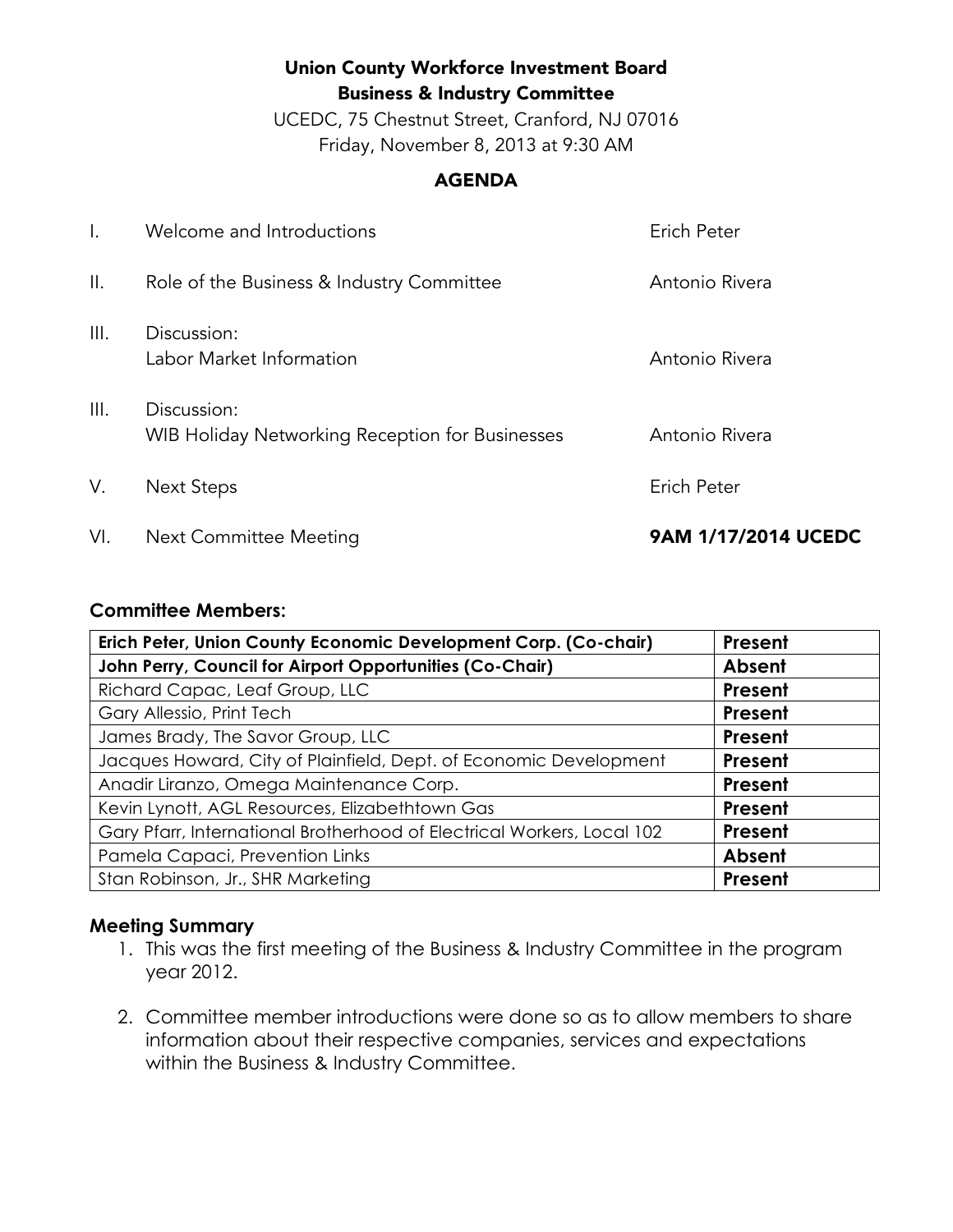## Union County Workforce Investment Board Business & Industry Committee

UCEDC, 75 Chestnut Street, Cranford, NJ 07016 Friday, November 8, 2013 at 9:30 AM

- 3. The role of the Business & Industry Committee was defined as having two objectives: (a) helping the public workforce system connect the gap between job seekers and employers and (b) designing strategies to market and recruit new private sector members to the WIB.
- 4. The role of the Business & Industry Committee shall evolve to meet the changes of the needs of the public workforce system, employers and job seekers.
- 5. Labor market data was reviewed by the committee, particularly along the seven key industries identified by the State Employment & Training Commission and the sectors' applicability to Union County residents.
- 6. Construction data was not as part of the analysis and was requested. The question as to whether or not the construction industry was growing was inconclusive at the time of the committee meeting. Furthermore, the seven sectors identified for growth captured subsequent to the real estate market crash of 2007.
- 7. The preliminary data reviewed is attached.
- 8. The NJ Economic Opportunity Act of 2013 was referenced as an opportunity of future growth in the construction and development in the urban centers of New Jersey. The question is what ancillary sectors of Union County's economy are going to see growth as a result of the Economic Opportunity Act?
- 9. The WIB needs to focus its efforts on ensuring that companies are getting the well-trained labor needed to meet the EMERGING aging out of the current labor force.
- 10. The committee determined it a priority to channel its energy to identify Union County's employment needs, based on both the data projections and what is happing in the real economy.
- 11. It is important for the WIB to conduct an asset inventory of the current economic incentives for employers to hire, particularly under the Economic Opportunity Act and others.
- 12. The will focus its efforts on helping one of the committee members, an employer, that is looking to hire 12 new employees but cannot find qualified individuals.